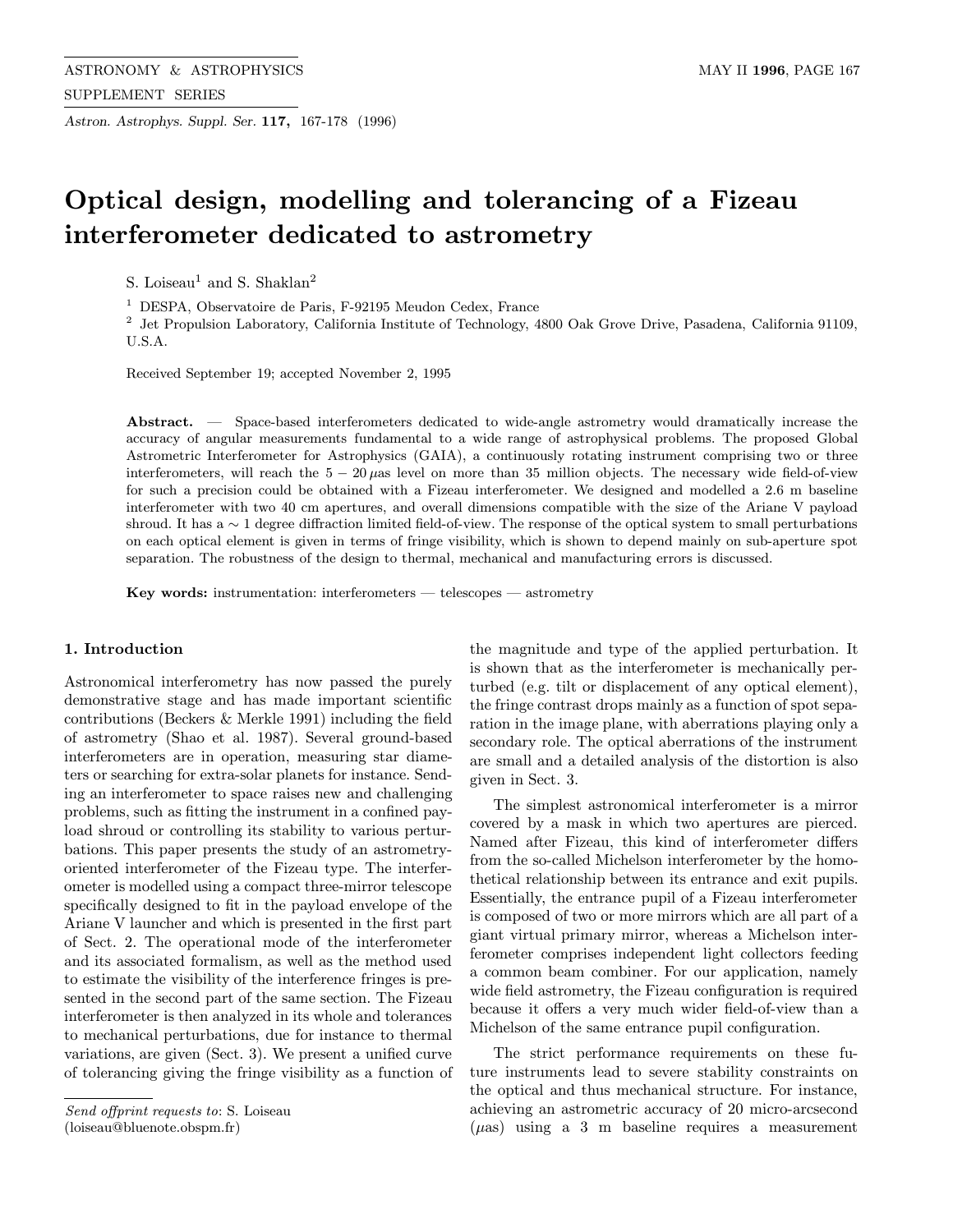accuracy in Optical Path Difference (OPD) between the two interfering beams of 300 picometers. Moreover, this OPD must be stabilized so as to remain smaller than a fraction of the coherence length  $\lambda^2/\Delta\lambda$ . In the case of a Fizeau interferometer, the Airy disks formed by the two apertures must add coherently on the focal plane, imposing stability constraints on the optical train. Achieving these requirements may be even more challenging in space.

There are several proposed and well-studied spacebased interferometers (Shao 1993; Reasenberg et al. 1994). Space provides not only its traditional advantages – absence of atmospheric turbulence, access to the whole optical spectrum – but is also the only possible platform for global astrometry, which consists in performing a global reduction of the data over the whole celestial sphere, so as to eventually obtain a coherent reference frame. Interferometers seem to be particularly well fitted for astrometry since they enable an accurate control of systematic errors, which is precisely the key to high-precision astrometric measurements. Furthermore, interferometers have the intrinsic capability to decouple sensitivity (i.e. the lightgathering power) and resolution, which makes it possible to reach higher resolutions than those possible with equivalent conventional telescopes.

The scientific case for very accurate astrometry is compelling. For example, stellar luminosities estimates require the knowledge of stellar distances, which can only be directly determined from measurements of trigonometric parallaxes. Another example is the dramatic improvement of the knowledge of the extra-galactic distance scale that would result from the measurements of the distances of hundreds of Cepheids and RR Lyrae stars at the 20  $\mu$ as level. Parallaxes at the 50  $\mu$ as level for K giants with a broad range of metallicities would considerably improve the accuracy of the calculation of the surface density of the Galactic disk in the solar neighborhood, leading to possible conclusions on the nature of the Dark Matter in our Galaxy. Astrophysical applications also include, among many others, detection of extra-solar planetary systems and tests of general relativity.

The Global Astrometric Interferometer for Astrophysics (GAIA) (Lindegren et al. 1994; Lindegren & Perryman 1995) is a space-based instrument dedicated to global astrometry, following on the success of Hipparcos (Perryman et al. 1992) and aiming at the enhancement by a factor 100, compared to Hipparcos, not only for the astrometric precision but also for the number of objects observed. GAIA's main objective is to perform global astrometry at the  $5-20 \mu$ as level for positions, proper motions and parallaxes on ∼ 50 million objects. It could comprise three interferometers, stacked on top of each other and set at large angles to each other, so as to bring together regions of the sky separated by long arcs. Like Hipparcos, GAIA would be a continuously rotating instrument for which the calibration parameters of the instrument are part of the astrometric data, solved for during the global data reduction. Unlike Hipparcos, each of GAIA's interferometers will observe several stars simultaneously, recording their positions relative to a focal grid by means of pupil plane detectors.

The downside of this choice of continuous scanning is the intrinsic limitation of the integration time on any observed object: its upper bound is roughly  $(\Omega T)/4\pi$  where  $\Omega$  is the solid angle subtended by the field-of-view of the detector and T the total duration of the mission. Since the latter is not expandable, the field-of-view of the instrument (of each of the three identical interferometers) should be maximized. Simple calculations on astrometric precision for photon noise limited observations show that a field-of-view of nearly 1 degree in diameter is needed to open the possibility of reaching the desired astrometric precision. The Fizeau type interferometer traditionally offers a much wider field-of-view than the Michelson type, hence our choice of optical configuration. In the following sections, a design for a three-mirror Fizeau interferometer, diffraction limited over a field-of-view of 0.9 degree is described.

#### 2. Modelling of the instrument

## 2.1. An all-reflective compact three-mirror telescope

The natural first step to the design of a Fizeau interferometer is the design of the corresponding mono-pupil telescope on which a two-aperture mask will later be placed. The starting point of the design was set by the need for a wide field of view and by its necessary compactness: it had to comply with the dimensions of the Ariane V payload shroud which is a 4.5 m circular envelope. For these reasons, it seemed logical to consider a three-mirror telescope, capable of being very compact with a sufficiently long focal length. A reasonable size of a few decimeters for the focal plane sets the value of the latter: with a field-of-view of  $\sim$  1°, a value between 10 and 15 m seems adequate.

Adding a third mirror to the system introduces additional degrees of freedom compared to a two-mirror design, making it possible to obtain an aplanatic and anastigmatic configuration (Korsh 1977). Solutions for threemirror designs corrected for spherical aberration, coma, astigmatism and field curvature have appeared in the literature (Wetherell & Rimmer 1972; Korsh 1972, 1977; Gelles 1973; Eisenberg & Pearson 1987). Three-mirror designs optimized with automatic ray-trace programs have also been proposed (Robb 1978) but their dimensions exceed our limitations.

So far, none of the proposed designs meets our needs. For instance, Korsh (1977) proposed an anastigmatic design with an overall length of 4.5 m for a clear aperture of 1.5 m. A two-mirror, three-surface telescope, very similar to our design, is given by Eisenberg & Pearson (1987) but has an overall length of 4.32 m, a field-of-view of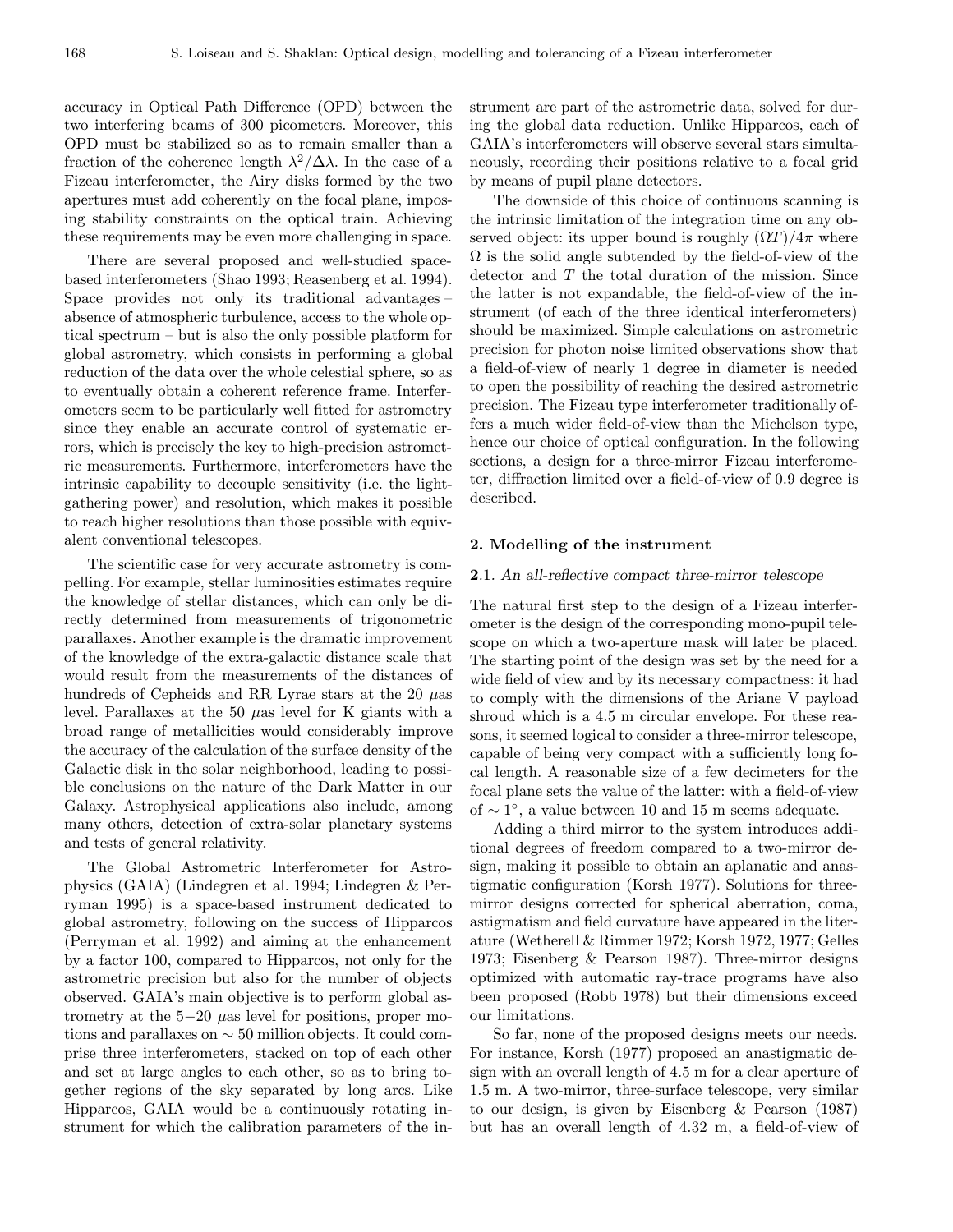

Fig. 1. Cross section of the three-mirror design. The primary and the tertiary mirror share the same vertex. The overall length of the telescope is 3.5 m for a primary diameter of 3 m. The final focal ratio is 3.85

10 arcmin and no detailed study of system aberrations is given. The design we propose is not new in its aspect (Rumsey 1969a, b; Eisenberg & Pearson 1987) but we believe that such a compact instrument, diffraction-limited over a 0.9◦ field-of-view has not before been presented.

Our design constraints were to use 3 conic mirrors, to achieve a diffraction-limited field-of-view of 0.9◦, maintain a total length no greater than 3.5 m, and to constrain the effective focal length to 11.55 m. We optimized for the best composite focus over the whole 0.9◦ field-of-view, letting the conic constants, separations, and focal lengths of the mirrors vary.

In the final configuration, the three mirrors composing the telescope are hyperboloids with reasonable conic constants. The specifications of the mirrors are shown in Table 1. The tertiary and the primary share a common vertex but have different curvatures. The aperture stop is located on the primary mirror. The focal plane is located 2 cm behind the secondary. Its proximity to the instrument's envelope could facilitate thermal control, passive or active. The overall length of the telescope is 3.5 m and its width is 3 m, thus fitting in the Ariane V envelope. Us-

Table 1. Main parameters of the three-mirror telescope from which the Fizeau interferometer is derived.  $z =$  coordinate of the vertex of the surface,  $D =$  outer diameter of surface,  $r =$  radius of curvature,  $K =$  conic constant. Light enters in the  $+z$  direction. All mirrors are concave towards  $+z$  (negative curvature). The focal surface is flat

| Surface                                                              | $\boldsymbol{z}$                               | $D \vert m \vert$            | $\boldsymbol{r}$                   | K                                         |
|----------------------------------------------------------------------|------------------------------------------------|------------------------------|------------------------------------|-------------------------------------------|
| primary mirror<br>secondary mirror<br>tertiary mirror<br>focal plane | 3.51996519<br>0.01996519<br>3.51996519<br>0.00 | 3.00<br>1.25<br>1.12<br>0.18 | 11.57<br>5.36<br>10.02<br>$\infty$ | $-1.407347$<br>$-3.581175$<br>$-5.086847$ |

ing the longest possible separations between the mirrors inside the telescope structure makes it possible to have relatively slow beams, better for aberrations. The final focal ratio of the system is 3.85. The optical layout of the telescope is shown in Fig. 1.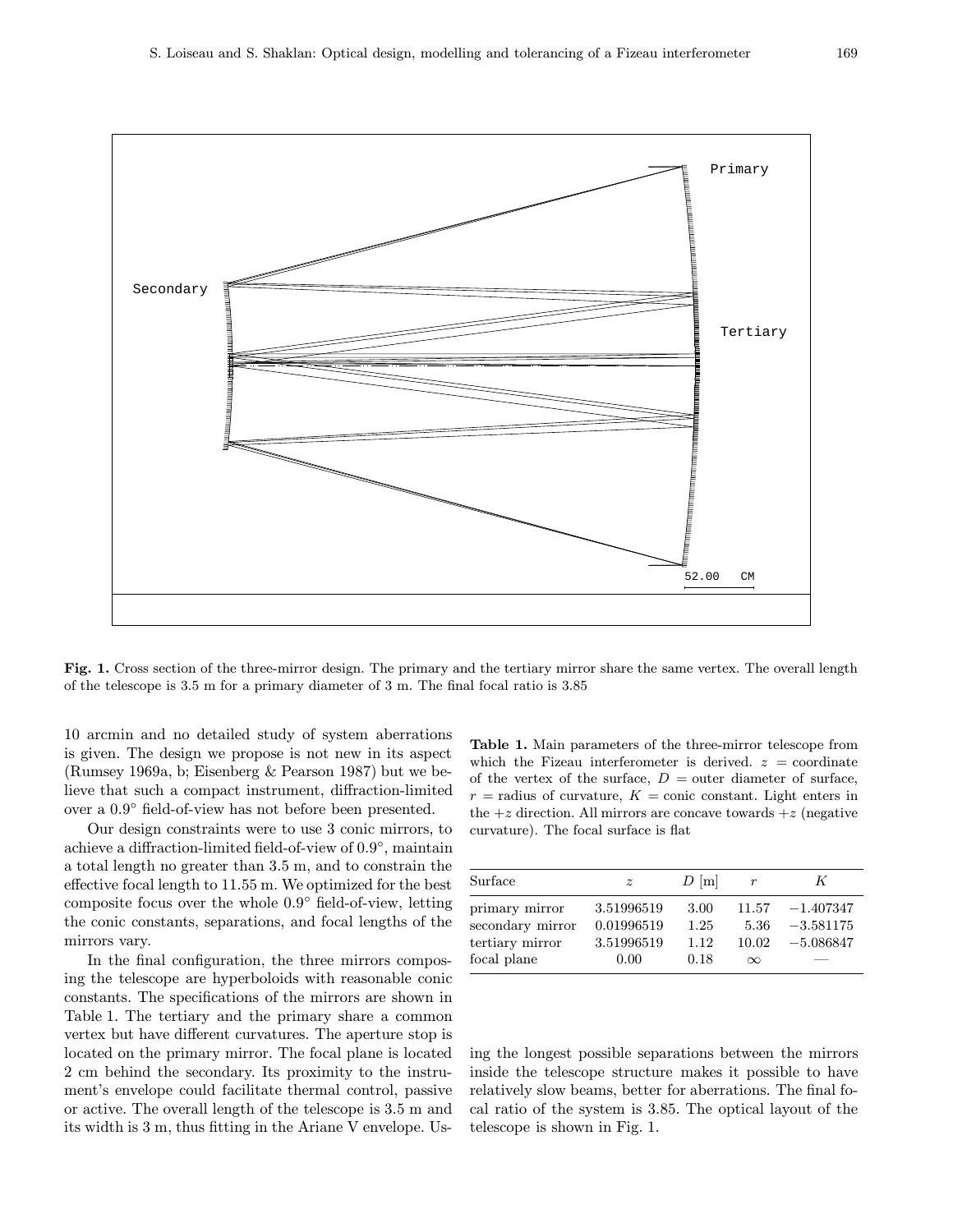At the typical effective wavelength, 550 nm, the diameter of the first Airy ring of the diffraction pattern of the telescope is  $5.17 \mu m$ . The rms sizes of the geometrical spots given by Code V<sup>1</sup> are  $2.5 \mu$ m on axis,  $4.3 \mu$ m at 0.32 degree (corresponding to  $0.45/\sqrt{2}$ ) and  $5.5 \mu$ m at 0.45 degree, making it almost diffraction limited over a FOV of 0.9 degree. The Strehl ratio (ignoring the central obscuration) at full field is 0.875. The spot diagram is displayed in Fig. 2.



Fig. 2. Geometrical spot diagram for the full-aperture telescope. The rms spot sizes are 2.5, 4.3 and 5.5  $\mu$ m for the three field angle 0, 0.32 and 0.45 degree

Even at full field, these aberrations have an amplitude of  $\sim$  5  $\mu$ m, less than the Airy disk diameter of the telescope. Although the nominal instrument has very small aberrations, a precise optical modelling of the system is required to allow the prediction of the aberrations, and in particular the distortion as discussed in Sect. 3.4, as a function of the perturbations applied to the system. It should be noted that the aberrations of the corresponding Fizeau interferometer, as described in the following section, are often significantly smaller than those of the corresponding full-aperture system.

#### 2.2. Formalism for fringe and visibility calculation

The ray sampling densities of most optical design programs are inadequate to characterize the performance of a Fizeau interferometer. We desire a large number of rays across two widely separated and relatively small subapertures, while at the same time demanding diffraction analysis using both sub-apertures simultaneously for interferometry. Thus we turned to another tool to transform our conventional telescope into an interferometer. The Controlled Optics Modelling Package (COMP; Redding et al. 1992) offers a much larger number of rays (up to  $2048 \times 2048$  ) and the possibility of implementing small sub-apertures by means of obscurations on our primary mirror. Moreover, it is possible to have full diffraction propagation with COMP, making it possible to obtain diffraction patterns and in particular interference fringes.

A layout of the Fizeau interferometer as we designed it is shown in Fig. 3. Each of the three original mirrors could be reduced to two small sub-apertures. For the primary, these apertures have a diameter of 40 cm. For the two other optical surfaces, they are a bit smaller ( $\sim 25$  cm in diameter).



Fig. 3. Optical layout of the Fizeau interferometer. The 4.5 m envelope of the Ariane V launcher is shown as well

The purpose of building an interferometer is to measure the phase and amplitude of the interference fringes resulting when a star is observed. The phase gives an extremely sensitive measure of the star's position relative to other stars (whose phases are being simultaneously measured), while the modulation amplitude is related to the signal-to-noise ratio of the measurement. In an ideal instrument, the two sub-apertures form perfectly overlapping, unaberrated Airy patterns, and the amplitude of the

<sup>1</sup>Code V is a registered product of Optical Research Associates, Pasadena, California.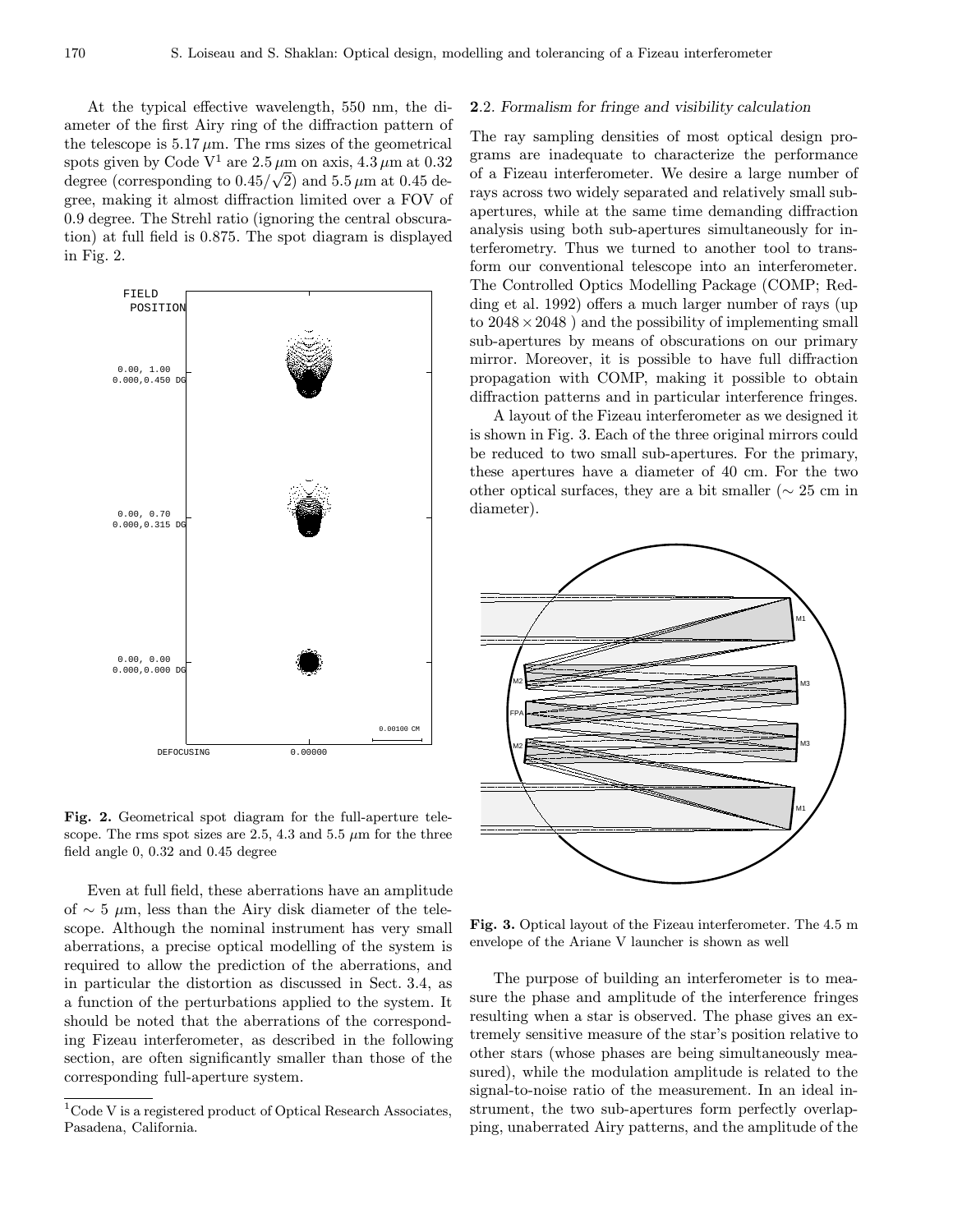fringes resulting from their superposition is maximized. In the real case, however, the large field-of-view and limited degrees of freedom have led to a design that introduces some aberrations and image separation. Perturbations such as sub-aperture tilts, displacements, and defocus will further reduce the fringe modulation. In this section, we present the formalism for analyzing the fringe modulation. The next section then utilizes these results and presents a tolerance analysis of the design.

We begin by assuming that the incoming light is monochromatic and that it emanates from a distant point source. The assumption of an unresolved source is reasonable since the vast majority of stars observed by GAIA are unresolved with a 3 m baseline.

The aberrations of the instrument are conventionally represented by the equivalent phase shifts  $\phi_1$  and  $\phi_2$  in the two sub-apertures. The complex amplitude of the incoming plane wavefront is then described by the two functions

$$
P_n(\mathbf{r}) = a e^{-ik \cdot \mathbf{r}} P(\mathbf{r} + (-1)^n \mathbf{B}/2) e^{-i \phi_n(\mathbf{r})}
$$
 (1)

 $(n = 1, 2)$  where:

- $a$  is a constant of the incident field strength
- $-r$  is the coordinate in the pupil plane which has its origin at the center of the line joining the apertures
- $-{\bf k} = (2\pi/\lambda){\bf u}$  is the wave vector (i.e. the wavefront is moving in direction  $u$  when it is incident on the subapertures)
- $-P$  is the sub-aperture pupil i.e.

 $P = 1$  for  $r = |r| < d/2$  (d being the sub-aperture diameter),  $P = 0$  if not

 $-$  **B** is the baseline vector joining the centers of the two pupils

The optical system performs a Fourier Transform of the wavefront, resulting in an image plane electric field given by  $\tilde{P}_1 + \tilde{P}_2$ , where tilde over a symbol indicates the Fourier Transform of its corresponding function in the pupil plane. The Fourier Transform of  $P_n(r)$  is defined as

$$
\tilde{P}_n(\boldsymbol{s}) = \int P_n(\boldsymbol{r}) \exp[-i(2\pi/\lambda)\boldsymbol{r} \cdot \boldsymbol{s}] d\boldsymbol{r}
$$
 (2)

where  $s$  represents the angular coordinates in the image plane.

The observed intensity is proportional to the square of the field, so that one has:

$$
I = |\tilde{P}_1|^2 + |\tilde{P}_2|^2 + 2\text{Re}(\tilde{P}_1 \tilde{P}_2^*)
$$
 (3)

The signal modulation is proportional to the amplitude of the cross term.

It is convenient to analyze the fringes by taking the Fourier Transform of their intensity distribution. Squaring it, we get the spectral density (or power spectrum) of the image, which presents non-overlapping low and high frequency terms. Roddier  $&$  Léna (1984) have shown that the ratio of high to low frequency energies gives a good estimation of  $(V^2/2)$ . Their equations include the effects of resolving the source with the interferometer baseline but with a perfect system with no aberrations. We show below, in Sect. 3.3, that this ratio is proportional to a ratio of convolution integrals of intensities displaced by perturbations applied to the system. We applied this method to estimate the visibility of the fringes given by COMP. An image obtained with COMP on the focal plane can be seen in Fig. 4. The corresponding intensity curve is



Fig. 4. Interference fringes obtained with COMP displayed in inverted colors. The fringe spacing at  $0.55 \mu m$  for an interferometer with 40 cm apertures and 2.6 m baseline is 43.6 mas. There are 16 fringes within the central peak of the Airy pattern which has an angular width of 691.8 mas. The central peak and first bright ring only are shown

displayed in Fig. 5. The method then consisted of taking the 2-D Fourier Transform of the fringes, squaring its modulus and calculating the ratio of appropriate terms. This spectral density is displayed in Fig. 6. The fringe contrast we derived is 0.995 on axis, 0.989 at 0.32◦ and 0.984 at 0.45◦ where angles are in the direction of the baseline axis,  $Y$ . The contrasts corresponding to angles in the perpendicular direction  $(X)$  are respectively 0.995, 0.986, 0.974. These values correspond to monochromatic fringes ( $\lambda = 0.55 \,\mu\text{m}$ ).

#### 2.3. The aberration-free case

We first consider the ideal case where there are no aberrations so that  $\phi_n = 0$ . One then has

$$
\tilde{P}_1 = \tilde{P}(\rho) e^{-i\pi \rho \cdot B/\lambda}
$$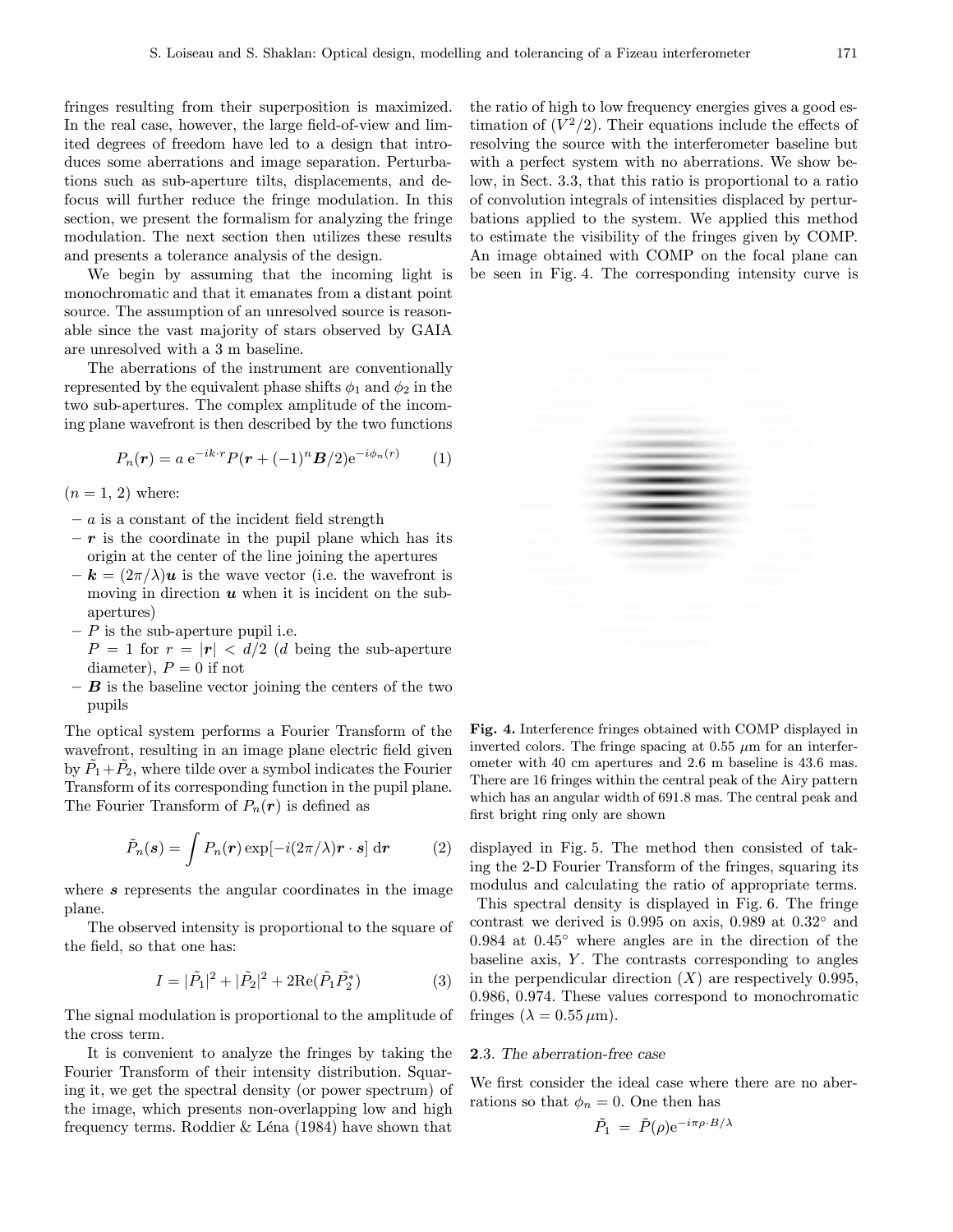

Fig. 5. Fringes integrated along the direction perpendicular to the direction of the baseline, for on-axis observation. The x-axis scale is arbitrary



Fig. 6. Spectral density of the image

$$
\tilde{P}_2 = \tilde{P}(\rho) e^{i\pi \rho \cdot B/\lambda} \tag{4}
$$

and

$$
\tilde{P}(\rho) = a \frac{2J_1(\pi \rho d/\lambda)}{\pi \rho d/\lambda} \tag{5}
$$

where:

 $-\rho = s - u$  and  $\rho = |\rho|$ 

–  $J_1$  is a first-order Bessel function

The intensity on the focal plane is then given by

$$
I = (a\pi \frac{d^2}{4})^2 \left[ \frac{2J_1(\pi \rho d/\lambda)}{\pi \rho d/\lambda} \right]^2 [1 + \cos((2\pi/\lambda)\rho \cdot \boldsymbol{B})] \quad (6)
$$

and we obtain the classical result of interference fringes corresponding to a baseline  $B$  modulated by an Airy pattern corresponding to an aperture  $d$ .

### 2.4. A simplified model for the aberrated system

In the case where the only aberration is a tilt across each sub-aperture (as would happen given a small mechanical perturbation of the optical elements), it is convenient to model the aberrations of the pupil by

$$
\phi_n(\mathbf{r}) = (2\pi/\lambda)\alpha_n \cdot \mathbf{r} \tag{7}
$$

The Fourier Transform of each sub-aperture is then

$$
\tilde{P}_1 = \tilde{P}(|\rho - \alpha_1|) e^{-i\pi(\rho - \alpha_1) \cdot B/\lambda} \n\tilde{P}_2 = \tilde{P}(|\rho - \alpha_2|) e^{i\pi(\rho - \alpha_2) \cdot B/\lambda}
$$
\n(8)

and the cross term which appears in the calculation of the resulting intensity is

$$
2\mathrm{Re}\left(\tilde{P}(|\boldsymbol{\rho}-\boldsymbol{\alpha}_1|)\tilde{P}^*(|\boldsymbol{\rho}-\boldsymbol{\alpha}_2|)\mathrm{e}^{-2i\pi(\rho-(\alpha_1+\alpha_2)/2)\cdot B/\lambda}\right)
$$
(9)

The expression of the intensity on the focal plane is then

$$
I(\rho) = (|\tilde{P}(|\rho - \alpha_1|)|^2 + |\tilde{P}(|\rho - \alpha_2|)|^2)
$$
  
 
$$
\times [1 + \frac{2|\tilde{P}(|\rho - \alpha_1|)\tilde{P}^*(|\rho - \alpha_2|)|}{|\tilde{P}(|\rho - \alpha_1|)|^2 + |\tilde{P}(|\rho - \alpha_2|)|^2}
$$
  
 
$$
\times \cos (2\pi(\rho - (\alpha_1 + \alpha_2)/2) \cdot B/\lambda)] \qquad (10)
$$

which can be written in the form

$$
I(\boldsymbol{\rho}, \boldsymbol{\alpha}_1, \boldsymbol{\alpha}_2) = I_0(\boldsymbol{\rho}, \boldsymbol{\alpha}_1, \boldsymbol{\alpha}_2) \times (1 + V(\boldsymbol{\rho}, \boldsymbol{\alpha}_1, \boldsymbol{\alpha}_2) \cos (2\pi \boldsymbol{f}_0 \cdot \boldsymbol{\rho} - \psi))
$$
\n(11)

where  $f_0 = B/\lambda$  is the (vectorial) spatial frequency corresponding to the baseline  $\mathbf{B}, \psi = (\pi/\lambda)(\alpha_1 + \alpha_2) \cdot \mathbf{B}$ and  $V(\rho, \alpha_1, \alpha_2)$  account for the aberrations and perturbations of the system. This shows that there is a loss of visibility due to the nature of the instrument. This contrast term reflects the optical transfer function of the interferometer itself. The piston term that would have to be introduced in a more precise model of the aberrations would create a phase shift of the fringes. Piston leads to distortion and we handle that issue in Sect. 3.4.

## 2.5. The effect of finite bandwidth

With a finite optical bandwidth  $\Delta\lambda$ , the loss of visibility is slightly increased. Indeed, assuming equal power at all frequencies, the reduction factor due to chromatic effects that should be applied to the theoretical contrast can be expressed as:

$$
\Gamma_{\Delta\lambda} = \left| \frac{\sin\left(\pi \frac{\Delta l \Delta \lambda}{\lambda_0^2}\right)}{\pi \frac{\Delta l \Delta \lambda}{\lambda_0^2}} \right| \tag{12}
$$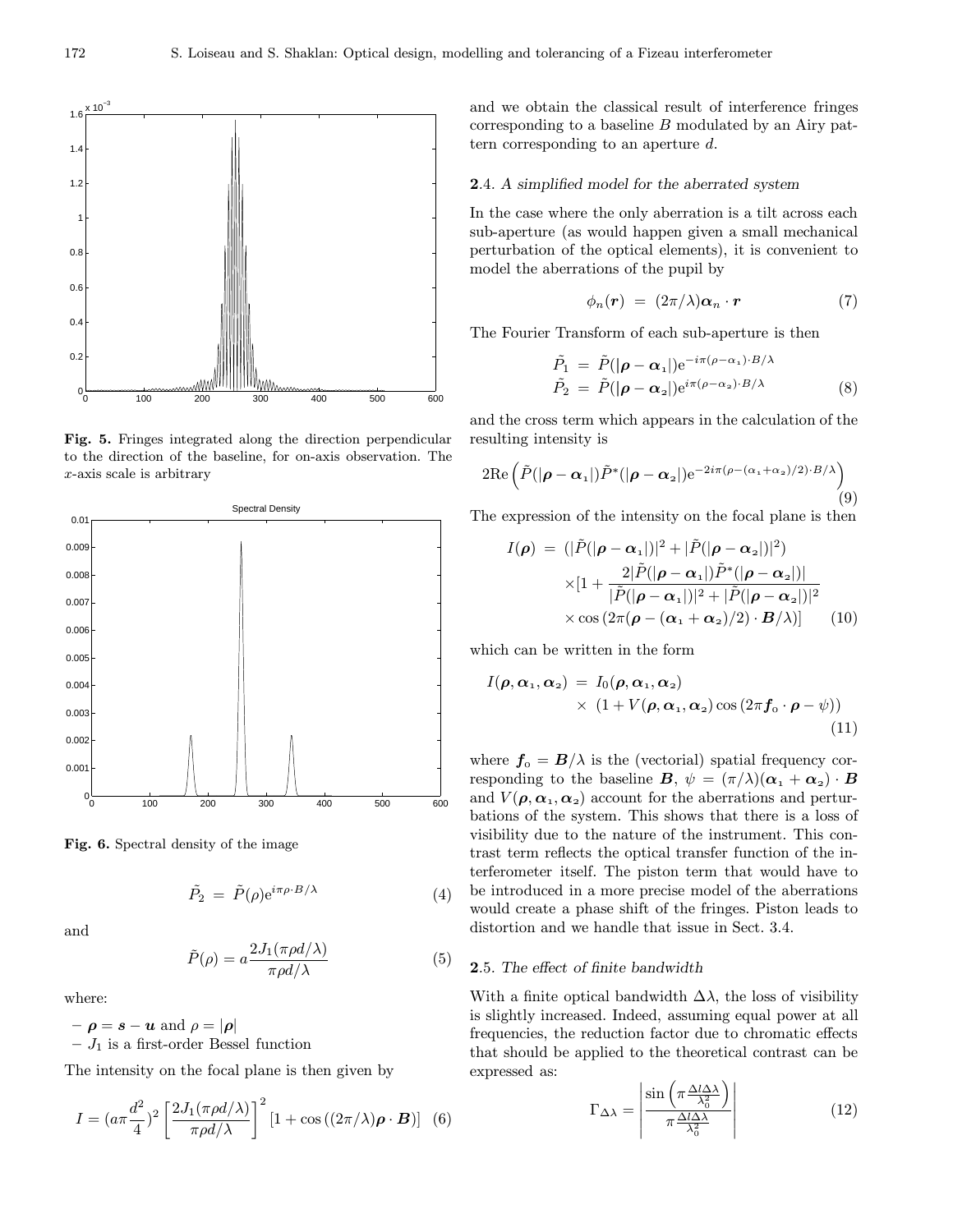where  $\Delta l$  is the optical path difference between the two interfering beams. If a bandwidth equal to  $\Delta\lambda = \lambda/10$ is assumed, an OPD of the same value would lead to a negligible reduction of the fringe contrast, but an OPD of  $\lambda$  (still a tenth of the coherence length) gives a correction factor of 0.986. For a bandwidth  $\Delta\lambda = \lambda/4$ , the coherence length is  $4\lambda$  and an OPD of  $\lambda$  reduces the fringe visibility by a factor 0.900. The impact of polychromaticity becomes more important at large field angles.

Our program makes it possible to co-add interference patterns obtained for different wavelengths. Table 2 gives the fringe contrast obtained with bandwidths of 60 and 100 nanometers, for the unperturbed system, at three field angles. As predicted, depending on the field angle, the reduction factor on the fringe visibility ranges from 0.8 to 0.9 for a bandwidth equal to  $\Delta\lambda \sim \lambda/9$  (60 nm), even at the edge of the field for a slightly perturbed system. For a wider bandwidth,  $\Delta\lambda \sim \lambda/5$  (100 nm), the fringe contrast is reduced by the same order of magnitude for the unperturbed system. After perturbation of the system, the consequences of such a bandwidth are, of course, more dramatic.

Table 2. Variations of the fringe contrast with field angles for polychromatic fringes with two different optical bandwidths, for an unperturbed system

| Field angle [deg]              | $\theta$ | 0.32        | 0.45 |
|--------------------------------|----------|-------------|------|
| $\Delta\lambda \sim \lambda/5$ | 0.822    | 0.764 0.781 |      |
| $\Delta\lambda \sim \lambda/9$ | 0.887    | 0.812 0.823 |      |

Table 3. Variations of the fringe contrast with field angles in a plane containing the optical axis and the baseline of the interferometer  $(Y - Z)$  plane) and in a perpendicular plane  $(X - Z)$  plane), for the unperturbed system

|                     | Visibility  |              |              |             |  |  |
|---------------------|-------------|--------------|--------------|-------------|--|--|
| Field angles        | $0^{\circ}$ | $0.32^\circ$ | $0.45^\circ$ | $0.8^\circ$ |  |  |
| $Y - Z$ plane 0.995 |             | 0.989        | 0.984        | 0.980       |  |  |
| $X-Z$ plane         | $\,0.995\,$ | $\,0.986\,$  | 0.974        | 0.888       |  |  |

## 3. Tolerances of the design

It is of prime importance, when studying the feasibility of an optical instrument, to define the margin of freedom for variations from the nominal position of each element of the system. In this section, we monitor the variations of the fringe visibility when each optic is mechanically perturbed in all directions and independently from the others. These perturbations could correspond to thermal

variations from one end of the interferometer to the other. It is then possible to choose a quality criterion for the fringe visibility which sets the tolerances on the structure of the instrument.

## 3.1. Theoretical structure and thermal variations



Fig. 7. Theoretical structure made of very low expansion material and supporting the optical system used as a rule-of-thumb for the derivation of the tolerances. It is composed of a central rod and several secondary rods supporting the sub-apertures on the three surfaces. An exaggerated expansion of the central rod provoking a rotation  $\alpha$  of the lower auxiliary rod, supporting a primary sub-aperture, is drawn as well, showing the kind of perturbation we imagined to derive the tolerances of the instrument

We tried to derive some kind of "rule of thumb" in order to estimate the expected displacements due to thermal variations. To do so, we considered a structure made of very low expansion material, supporting the different elements of the interferometer. The way we imagined it is displayed in Fig. 7. This schematic structure comprises a number of rods, each connected to a central rod. Each optical element is free to rotate around its vertex or to be translated. To get the order-of-magnitude of the tilts these optics would suffer from, we considered translations of the central rod (or an expansion of it due to thermal variations) that would rotate the off-axis mirrors around their vertices without translating them, as shown in Fig. 7 where  $\alpha$  is the resulting rotation due to the translation of the central rod.

To estimate the values of these translations and rotations, we considered a Coefficient of Thermal Expansion (CTE) of  $10^{-8}$  K<sup>-1</sup>, which seems quite reasonable today. The spatial homogeneity of the CTE and its variations with the temperature are not considered here. A temperature variation of 30 K for instance (which is purposely chosen as extremely large), will expand the 3.5 m central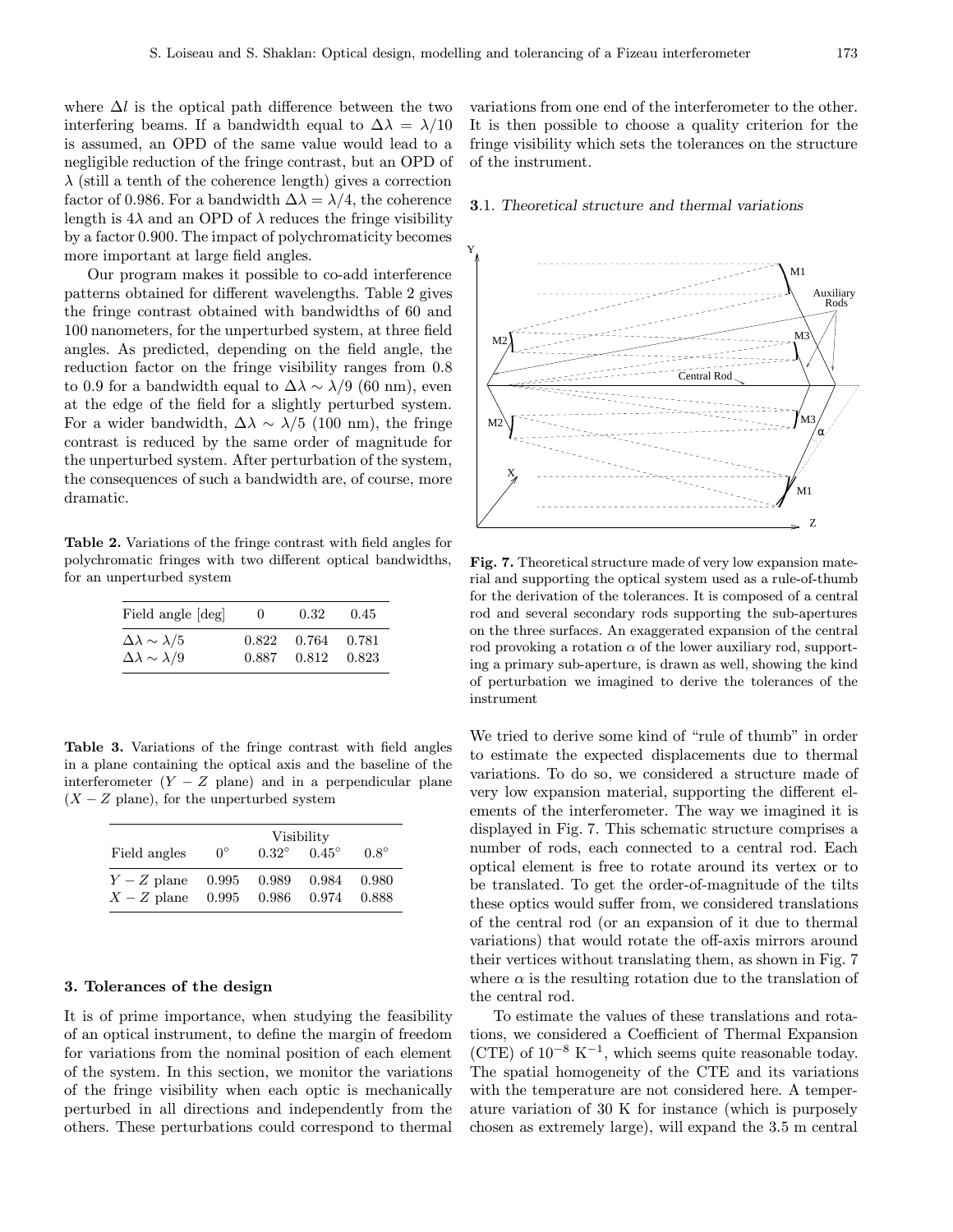rod by  $10^{-8} \times 30 \times 3.5 = 1.05 \,\mu\text{m}$ . The resulting rotation for the primary sub-apertures would be  $1.05/1.3=0.8$  microradian  $(\mu rad)$ . This value is rather pessimistic considering the performances of active thermal control. It could easily be divided by a very significant factor (probably more than 100), depending also on the value of the CTE whose range is  $5.10^{-9} - 5.10^{-8}$ K<sup>-1</sup> for very low expansion material at the considered temperatures. A value of 10 K for temperature variation can give us a first idea of the tolerances. This brings the previous value to 0.35  $\mu$ m for the central rod and to  $0.27 \mu$ rad for the tip or tilt of a primary aperture.

## 3.2. Perturbations and resulting contrasts

In the case of a multi-pupil instrument, such as an interferometer, it is essential to look at perturbations of individual optical elements of the system as opposed to a global tip/tilt or translation of the whole telescope. Driving COMP and SCOMP (Subroutine COMP) by a fortran program, we propagated rays and diffraction through both apertures separately, making it possible to perturb each optical element independently. The amplitudes of the propagated electric fields are then added and squared to obtain the diffraction pattern on the common focal plane. The fringes are treated and analyzed as exposed previously. The term "perturbations" includes tips, tilts and translations in various directions. As shown in Fig. 7, the optical axis is the Z axis and the axis supporting the baseline of the interferometer is  $Y$ . A  $Y$ -tilt means that the element rotates around the axis parallel to the X axis and passing through its vertex. Field angles are usually in the  $Y - Z$  plane except when mentioned otherwise. The fringe contrast for various field angles is summarized in Table 3.

The contrast of these monochromatic fringes stays high at all field angles in both viewing direction, even up to 0.8 degree in the field (contrast  $= 0.98$  and 0.88), confirming the good performances of the design.

Each of the three mirrors are split into two smaller subapertures. The amplitude of the perturbations is derived using our theoretical structure as a "rule-of-thumb". As mentioned before, an expansion of  $0.35 \mu$ m could lead to a tilt of  $0.27 \mu$ rad for a primary sub-aperture. The same expansion would tilt a secondary sub-aperture by  $0.65 \mu$ rad and a tertiary one by  $0.875$   $\mu$ rad. The fringe visibilities obtained after perturbation of the system are summarized in Table 4. Concerning primary apertures perturbations, the slightly different values for the visibility after positive and negative  $Y$ -tilts are due to the fact that initially, the centroids of the images formed by each aperture do not perfectly overlap, inducing a non-symmetrical situation. A negative tilt improves the initial configuration and thus enhances the fringe contrast. The latter remains greater than 0.88 for perturbations of amplitude up to 0.3  $\mu$ rad, which is rather satisfying.

As for off-axis observations after perturbation of a primary sub-aperture, a  $0.3 \mu$ rad tilt leads to a contrast of 0.85 at 0.32 degree in the field. Since the system has a wide diffraction limited field-of-view, one can expect the contrast to be quite constant over the whole field after any kind of perturbations: the variation is less than 5% of the on-axis value of the visibility. It is interesting to apply the same kind of perturbations to the secondary and tertiary sub-apertures. Visibility values after perturbation of these elements are also given in Table 4 where it can be seen that tolerances on secondary and tertiary elements seem less stringent than on the primary ones: the loss of visibility after various perturbations  $(X\text{-}tilt, Y\text{-}tilt,$ Z-shift) of amplitude corresponding to the thermal expansion we considered, remain smaller than 10%. For nominal values corresponding to a 10 K temperature variation, the contrast stays above 0.83 for a single perturbation. A perturbation applied to two elements of the system has much more dramatic consequences on the fringe visibility. For instance, tilting a primary and a tertiary aperture by the nominal values given above  $(0.3 \text{ and } 0.875 \mu \text{rad} \text{ respectively})$ tively) leads to a contrast of 0.66, probably insufficient in terms of signal-to-noise ratio.

# 3.3. A relationship between fringe visibility and centroid separation

In an optical system such as a Fizeau interferometer, the contrast of the fringes obtained in the focal plane depends on two main parameters: the optical aberrations of the system and the degree of super-imposition of the images formed by each aperture. As a matter of fact, each of the two apertures of the interferometer produces a diffraction pattern – an Airy spot convolved with a transfer function – on the focal plane. Interference fringes are the result of the coherent super-imposition of these two images. For the unperturbed system, Fig. 8 shows the geometrical spot diagram of the interferometer: the centroids of the two spots are separated by  $\sim 2 \mu m$ , i.e. about a twentieth of the Airy disk diameter.

The quality of the fringes depends directly on how well the images overlap. This can be quantified by the measure of the linear separation between the centroids of the spots given by each aperture. In a system with low aberrations, or in a low-aberration regime, the visibility of the fringes is uniquely function of this separation. To prove empirically this relationship, we plot the fringe visibility as a function of the separation of the centroids, which positions are calculated for each configuration of the optical elements, for each family of perturbations. The curves show an excellent agreement. Moreover, it could be fitted using another way to express the contrast  $V$  as a function of spot centroid separation.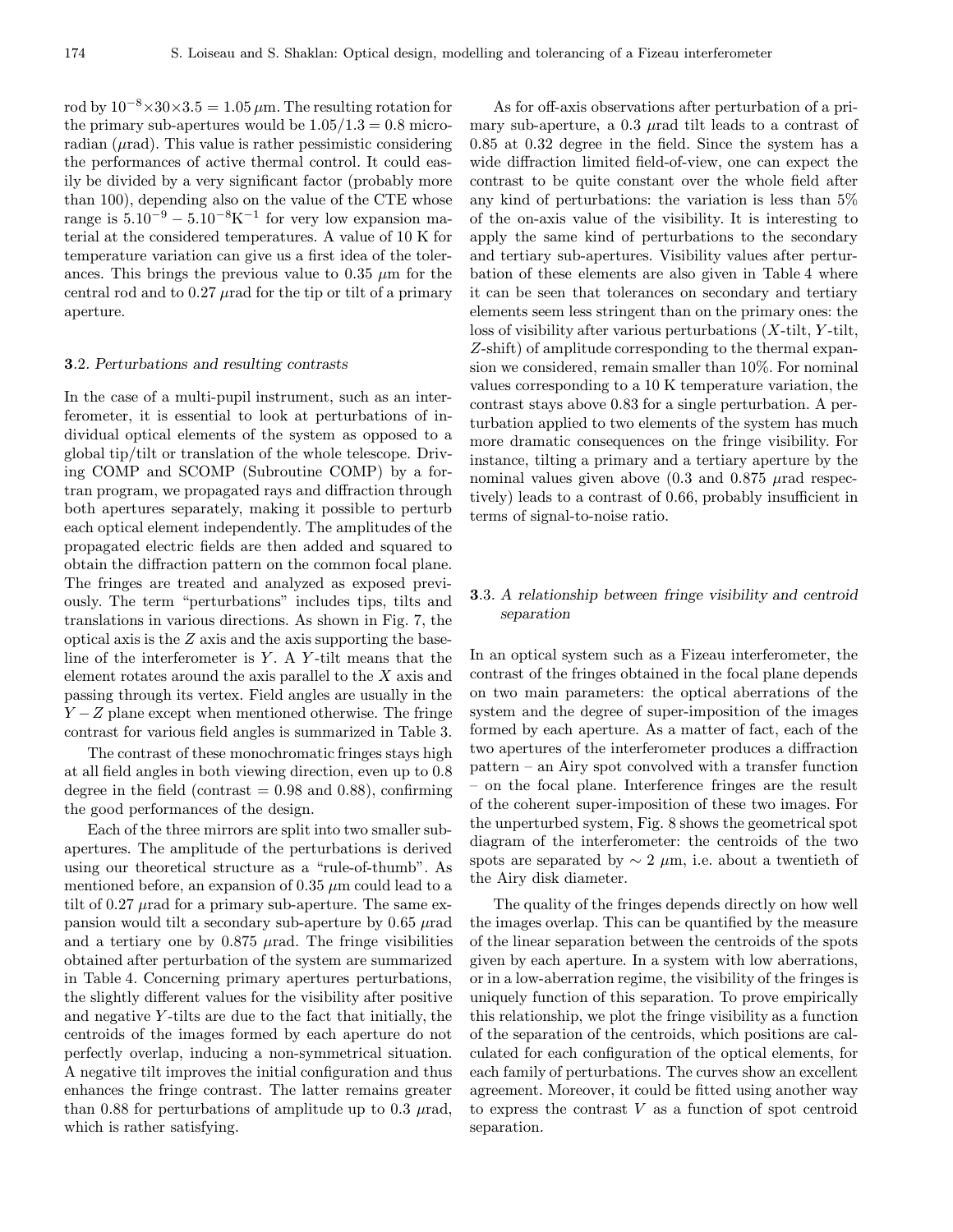Table 4. Fringe visibilities for various perturbations applied independently to the sub-apertures of all three mirrors. In certain cases, visibilities are given for several field angles. Y-shift and  $Z$ -shift represent translations along Y and  $Z$  axes. Tilts are described in the text

| Mirror    | $Y$ -tilt   | $Y$ -shift | Visibility |              |              | $X$ -tilt   | Visibility  | $Z$ -shift | Visibility |         |
|-----------|-------------|------------|------------|--------------|--------------|-------------|-------------|------------|------------|---------|
|           | $[\mu rad]$ | $[\mu m]$  | on-axis    | $0.32^\circ$ | $0.45^\circ$ | $0.8^\circ$ | $[\mu rad]$ | on-axis    | $ \mu m $  | on-axis |
| primary   | 0.1         |            | 0.975      |              |              |             | 0.1         | 0.987      | $-1.0$     | 0.992   |
|           | 0.3         |            | 0.887      | 0.863        | 0.845        | 0.839       | 0.3         | 0.922      | $-0.5$     | 0.994   |
|           | 0.6         |            | 0.633      |              |              |             | 0.6         | 0.689      | 0.5        | 0.996   |
|           | 0.7         |            | 0.532      |              |              |             | 0.7         | 0.589      | 1.0        | 0.997   |
|           | 0.8         |            | 0.441      |              |              |             | 0.8         | 0.482      | 1.5        | 0.998   |
|           | $-0.1$      |            | 0.999      |              |              |             |             |            |            |         |
|           | $-0.3$      |            | 0.965      |              |              |             |             |            |            |         |
|           | $-0.6$      |            | 0.790      |              |              |             |             |            |            |         |
|           | $-0.7$      |            | 0.698      |              |              |             |             |            |            |         |
|           | $-0.8$      |            | 0.597      |              |              |             |             |            |            |         |
|           |             | $1.0\,$    | 0.979      |              |              |             |             |            |            |         |
| secondary | 0.65        |            | 0.907      | 0.884        | 0.868        |             | 0.65        | 0.888      | 1.0        | 0.926   |
|           |             | 1.0        | 0.937      |              |              |             |             |            |            |         |
| tertiary  | 0.1         |            | 0.990      |              |              |             |             |            | 1.0        | 0.927   |
|           | 0.3         |            | 0.976      |              |              |             | 0.3         | 0.927      |            |         |
|           | 0.6         |            | 0.944      |              |              |             | 0.6         | 0.910      |            |         |
|           | 0.8         |            | 0.914      |              |              |             |             |            |            |         |
|           | 0.875       |            | 0.900      | 0.878        | 0.862        |             |             |            |            |         |
|           | 1.0         |            | 0.876      | 0.851        | 0.834        |             |             |            |            |         |
|           |             | $1.0\,$    | 0.929      |              |              |             |             |            |            |         |

Let us consider again the Fourier Transform (denoted here by  $F$  for clarity) of the intensity  $I$ :

$$
\tilde{I} = F(|\tilde{P}_1|^2) + F(|\tilde{P}_2|^2) + F(\tilde{P}_1 \tilde{P}_2^* + \tilde{P}_1^* \tilde{P}_2)
$$
  
=  $P_1 \star P_1^* + P_2 \star P_2^* + P_1 \star P_2^* + P_1^* \star P_2$  (13)

where  $\star$  denotes the convolution of two distributions. This equation contains a low frequency term (the sum of the auto-correlations) and high-frequency terms centered at  $\pm B$ . The terms do not overlap, enabling us, by squaring this expression, to obtain:

$$
|\tilde{I}|^2 = |P_1 \star P_1^* + P_2 \star P_2^*|^2 + |P_1 \star P_2^*|^2 + |P_1^* \star P_2|^2
$$
 (14)

We mentioned previously that Roddier & Léna (1984) had shown that the ratio of the high to low frequency energies gave a good estimation of  $V^2/2$ . Thus we define the modulation  $C$  of the fringes:

$$
C = \frac{V^2}{2} = \frac{\int \int |P_1 \star P_2^*|^2 + |P_1^* \star P_2|^2 d^2 f}{\int \int |P_1 \star P_1^* + P_2 \star P_2^*|^2 d^2 f} \tag{15}
$$

For unaberrated wavefronts ( $\arg P_1 = \arg P_2$ ), the modulation of the fringes obtained with an unresolved source is equal to  $1/2$  and the contrast to unity. Using the convolution theorem, it is straightforward to show that the numerator of Eq. (15) is equal to the overlap integral of the images formed by each sub-aperture in the absence

of interference which is the cross-correlation of two Airy patterns evaluated at the separation  $\alpha_1 - \alpha_2$ . The intensity function of the Airy pattern is the squared modulus of the amplitude expressed in Eq. (5) and is denoted by  $I_A$ . Likewise, the denominator can be expressed in terms of overlap integrals. For the case of displaced images, one finally gets:

$$
C \propto \frac{2 \int I_{\rm A}(\rho - \alpha_{1}) I_{\rm A}(\rho - \alpha_{2}) d\rho}{2 \int I_{\rm A}(\rho)^{2} d\rho + 2 \int I_{\rm A}(\rho - \alpha_{1}) I_{\rm A}(\rho - \alpha_{2}) d\rho}
$$

$$
= \frac{\int I_{\rm A}(\rho) I_{\rm A}(\rho + \alpha_{1} - \alpha_{2}) d\rho}{\int I_{\rm A}(\rho)^{2} d\rho + \int I_{\rm A}(\rho) I_{\rm A}(\rho + \alpha_{1} - \alpha_{2}) d\rho} \qquad (16)
$$

The distribution we obtained for various perturbations matches the curve given by Eq. (16), as demonstrated in Fig. 9. Using this interpolating function, we can obtain values accurate to within 2% of the true value. The importance of this derived relationship resides in the possibility to have a very quick access to the fringe visibility, i.e. to the signal-to-noise ratio, for any kind of perturbation applied to the optical system, by measuring the resulting displacement of the centroid of the spot produced by the perturbed part of the system. Moreover, by measuring the separation of the centroids in units of Airy disk diameter, the derived function can be generalized to Fizeau interferometers with arbitrary  $B$  and  $d$ .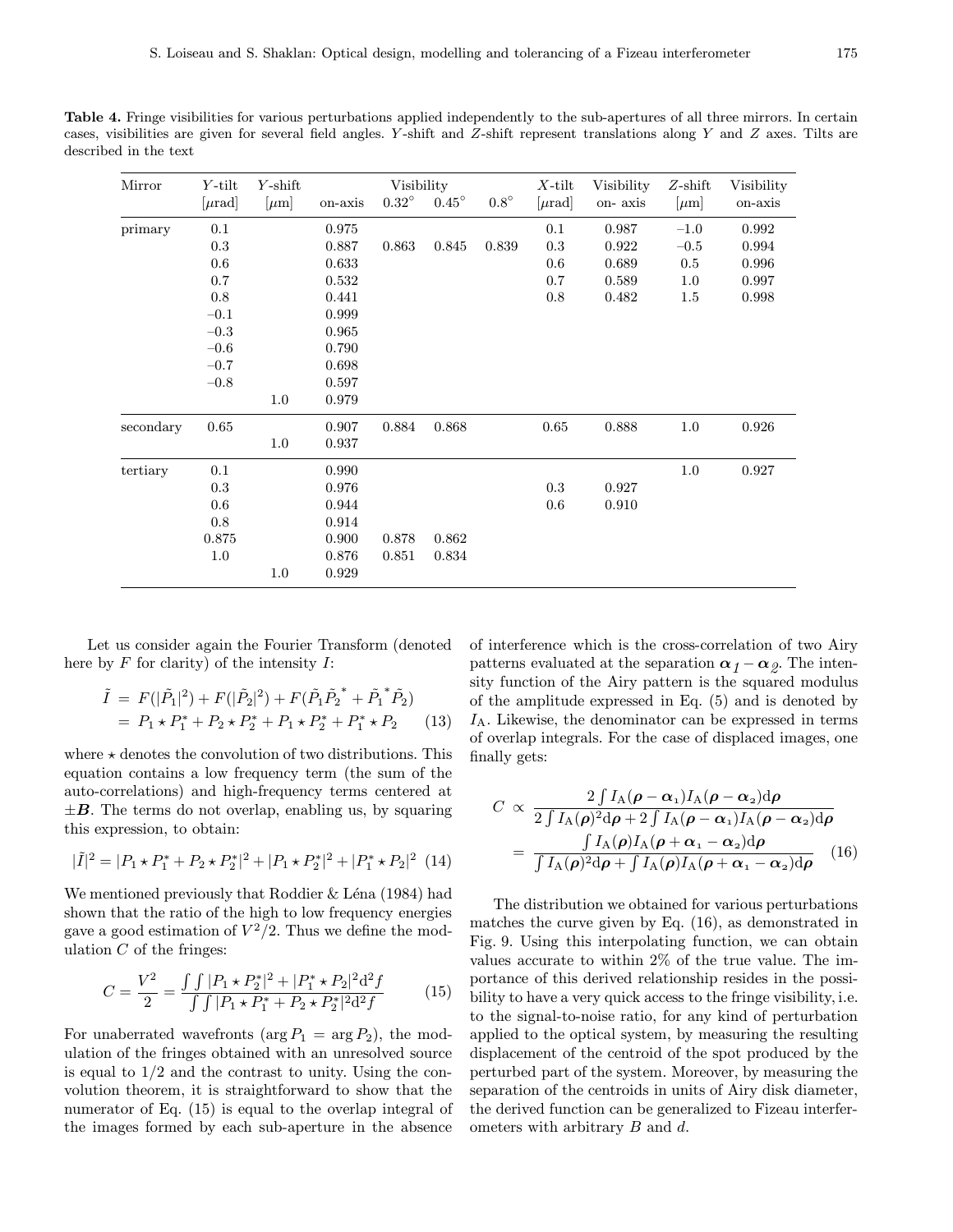Spot Diagram, Elt=7



Fig. 8. Spot diagram given by COMP for the interferometer. Both axes are in units of centimeters. The geometrical spots overlap on the focal plane to within a small fraction of the Airy disk diameter. The overall size of the spot is nearly 4  $\mu$ m (the size of the Airy disk is 38.75  $\mu$ m). The numbers on the x-axis are  $-2 10^{-5}$ , 0, 2  $10^{-5}$ , thus representing a width of  $0.4 \mu m$ 



Fig. 9. Fitting function for the visibility vs. centroid separation relationship. The curve is derived from Eq. (16)

In this section, we have shown that the aberrations of the system only play a secondary role on the loss of visibility, compared to the relative tilts of the entrance sub-apertures. The main tolerances on these perturbations are, considering that a visibility of ∼0.75 is acceptable,  $\sim 0.5 \mu$ rad for a tilt of a primary sub- aperture,  $\sim 0.8 \mu$ rad for a tilt of a secondary sub-aperture and  $\geq 1 \mu$ rad for a tilt of a tertiary sub-aperture. Tolerances on translations of the optics are less stringent, allowing motions of several microns along both the optical axis and the perpendicular ones. It is also possible to define a quality criterion in terms of the separation of the light centroids. If a visibility of 0.75 or higher is needed, our results show that the separation between the centroids of the images of each sub-aperture must remain smaller than 32% of the diameter of the corresponding theoretical Airy spot.

### 3.4. Analysis of the distortion

Distortion is the only aberration which does not affect image quality but only its position. With an astrometric



Fig. 10. Variations of the difference between the true centroid position and  $f \times \tan \theta$  with respect to field angle

interferometer, we are interested in measuring very accurately the phase of the interference fringes. If they are displaced by unpredicted distortion, significant errors can occur. To avoid that, it is important to start with a distortion free or at least a low distortion instrument. Then, a precise model of the aberrations of the system would enable accurate fringe parameters measurements over the whole field-of-view. Our design was optimized for a wide field-of-view (0.9 degree) and is thus subject to distortion, since it scales as the cube of the field angle. Using COMP, its ray trace and diffraction features, we analyzed the distortion of the system for both the geometrical spot and the true diffracted image.

In a perfect system with no distortion, the centroid of the geometrical spot follows the variations of  $f \times \tan \theta$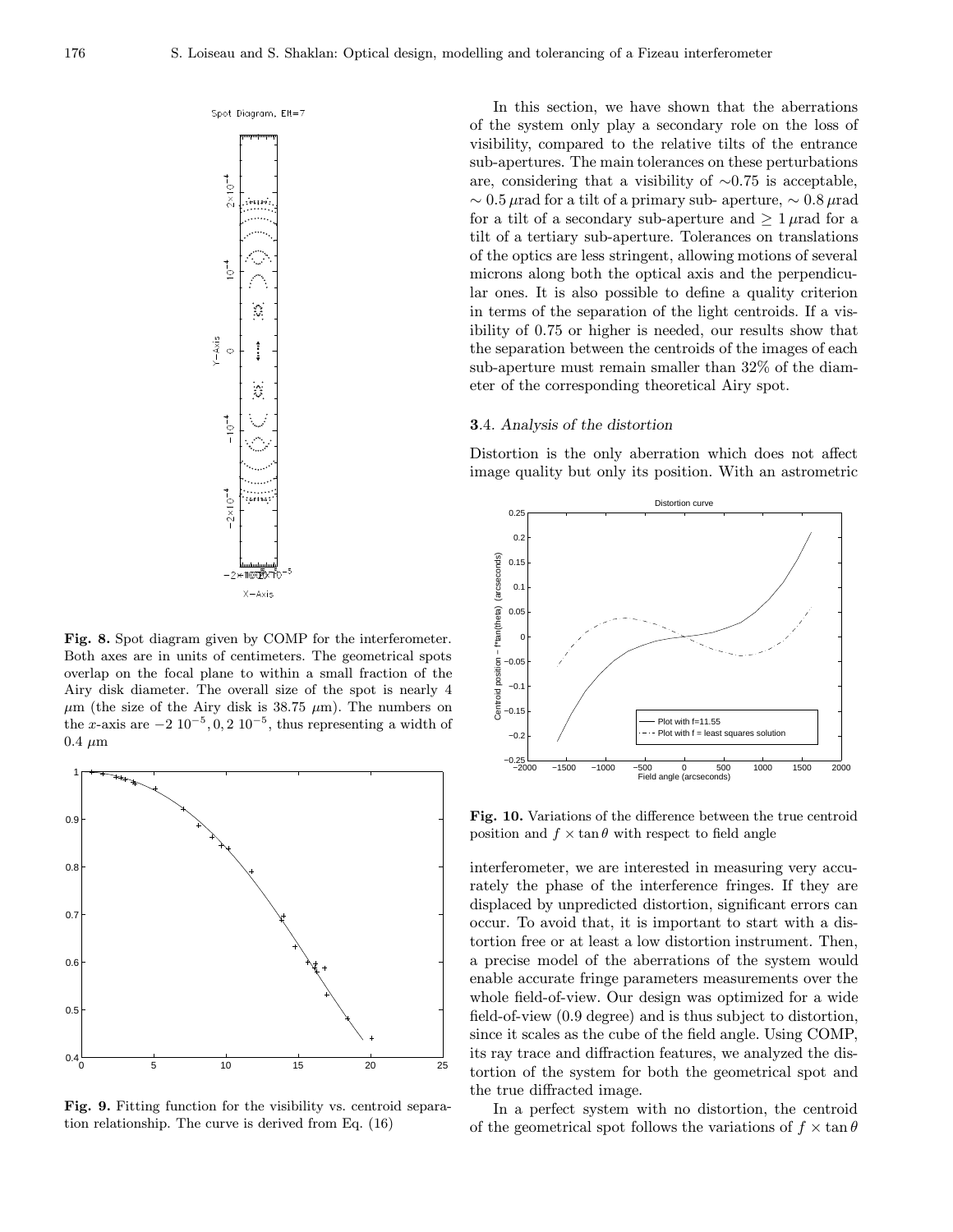

Fig. 11. Left a): Variations of the fringe position with respect to field angle. The amount of distortion at the edge of the field (0.45 degree) is ∼40 mas. Right b): Variations of the fringe position with respect to field angle with a primary sub-aperture tilted by  $4 \mu$ rad

where f is the paraxial focal length and  $\theta$  the field angle. In a real system, the centroid's position is displaced by a third order term. We first plotted the difference between the actual centroid position and  $f \times \tan \theta$  versus field angle. The relevant curve is the one for which  $f$  is a least-squares fit of the system [centroid position versus  $\tan \theta$ ]. These two curves are displayed in Fig. 10.

The second and most interesting step was to compute the position of the fringe pattern (the position of the central fringe for instance) and trace its variations across the whole field-of-view. Again, this could be done using COMP's full diffraction propagation. The variations of the fringe position with respect to field angle are plotted in Fig. 11a where it can be seen that there is  $\sim$  40 mas of distortion at the edge of the field (0.45 degree). This corresponds to one fringe of displacement, an effect that would severely blur fringes if they were integrated across the focal plane, without caution.

As the optical elements of our system are perturbed, we compute the position of the central fringe, as explained previously. It seems that the amount of distortion is quite insensitive to these perturbations, at least for the order of magnitude we considered. For instance, Fig. 11b shows the same curve as Fig. 11a after tilting one of the primary subapertures by  $4 \mu$ rad. It can be seen that the magnification of the fringe position is slightly different than before. The amount of distortion at the edge of the field is only 10% greater than before. Severe perturbations on one of the tertiary sub-apertures for instance, lead to similar results thus showing that the system does not seem to be subject to large variations of distortion within a wide range of perturbations.

## 4. Conclusion

The purpose of this paper was to present the modelling of a Fizeau interferometer and is intended as the first step towards an end-to-end modelling tool for an astrometric interferometer. We used an all-reflective compact threemirror telescope that we designed as well as a starting point for this study. It has a  $\sim 0.9$  degree diffraction limited field-of-view and fits in the Ariane V payload shroud. The three hyperboloidal mirrors from which the apertures of the interferometers are cut have reasonable eccentricities and radii of curvature. The proposed configuration enables a precise compensation of the aberrations and would naturally require an accurate manufacturing of the optics.

We analyzed the performances of the instrument in terms of fringe visibility since it is related to the signalto-noise ratio. To do so, we chose a commonly used method to estimate the fringe visibility when the elements of the optical train of the interferometer are independently perturbed. We derived a numerical function describing the variations of the fringe visibility with the motion of the centroids of the images formed by each aperture of the interferometer. This relationship enables us to quickly describe the response of the instrument to perturbations, in terms of fringe visibility. We can define a quality criterion for the fringes in terms of separation of the centroids. We